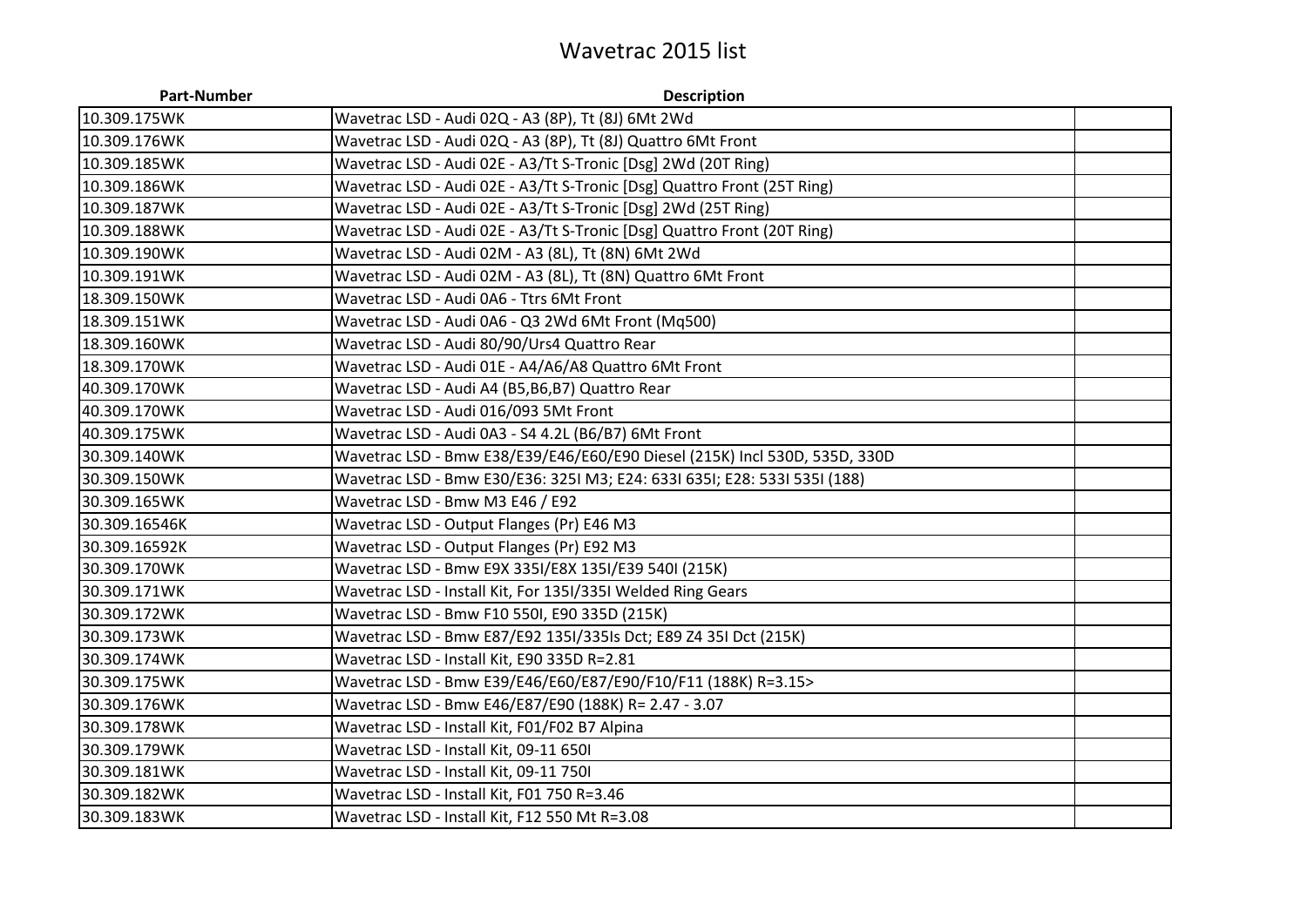| 30.309.184WK | Wavetrac LSD - Install Kit, F30 335I Mt R=3.23                                              |  |
|--------------|---------------------------------------------------------------------------------------------|--|
| 30.309.185WK | Wavetrac LSD - Install Kit, F22 228I/F3X 328I, 428I Mt R=3.91                               |  |
| 30.309.186WK | Wavetrac LSD - Install Kit, E9X 335I Dct R=2.56                                             |  |
| 30.309.188WK | Wavetrac LSD - Install Kit, F3X 328I/428I/335I/435I R=3.15                                  |  |
| 30.309.187WK | Wavetrac LSD - Install Kit, E8X 135I Dct R=2.56                                             |  |
| 30.309.192WK | Wavetrac LSD - Install Kit, F22 M235I R=3.08                                                |  |
| 48.309.175WK | Wavetrac LSD - Chrysler Hag190 Axle - Crossfire Srt6                                        |  |
| 48.309.185WK | Wavetrac LSD - Chrysler Lx Hag215 Axle                                                      |  |
| 48.309.186WK | Wavetrac LSD - Chrysler Lc/Lx Getrag 648 Axle (H226)                                        |  |
| 48.309.168WK | Wavetrac LSD - Dodge Viper 2003-2010                                                        |  |
| 48.309.169WK | Wavetrac LSD - Dodge Viper 2013                                                             |  |
| 48.309.131WK | Wavetrac LSD - Jeep Wrangler Dana 30 Front 3.73+                                            |  |
| 48.309.164WK | Wavetrac LSD - Jeep Grand Cherokee (Wk) Srt8 2005-2010 Rear                                 |  |
| 48.309.167WK | Wavetrac LSD - Jeep Grand Cherokee (Wk) Srt8 2005-2010 Front                                |  |
| 34.309.150WK | Wavetrac LSD - Fiat C510 - 500 Abarth                                                       |  |
| 56.309.125WK | Wavetrac LSD - Ford Focus St Mk2 (2.5T) M66                                                 |  |
| 56.309.160WK | Wavetrac LSD - Ford Falcon (Ba, Bf, Fg) Xr6 Turbo, Xr8 (M86)                                |  |
| 56.309.165WK | Wavetrac LSD - Ford 2015 Mustang Ecoboost, Gt R=3.55                                        |  |
| 56.309.175WK | Wavetrac LSD - Ford 9-Inch 31T Rs: Export Only                                              |  |
| 56.309.178WK | Wavetrac LSD - Ford 9-Inch 35T Rs: Export Only                                              |  |
| 56.309.179WK | Wavetrac LSD - Ford 9-Inch 33T Rs: Export Only                                              |  |
| 56.309.183WK | Wavetrac LSD - Ford Mustang 8.8 33T Rs                                                      |  |
| 56.309.185WK | Wavetrac LSD - Ford Svt Raptor Front, 2010>                                                 |  |
| 56.309.186WK | Wavetrac LSD - Ford 8.8 31T Irs: Mustang Svt Cobra 2003-04                                  |  |
| 56.309.187WK | Wavetrac LSD - Ford Mustang 8.8 31T C-Clip Axle                                             |  |
| 56.309.195WK | Wavetrac LSD - Ford Focus St Mk3 (Ecoboost 2.0T) Mmt6                                       |  |
| 57.309.120WK | Wavetrac LSD - Gm Corvette C5/C6                                                            |  |
| 57.309.132WK | Wavetrac LSD - Gm M32 6Mt Vauxhall/Opel Corsa, Astra (Vxr/Opc)                              |  |
| 57.309.132WK | Wavetrac LSD - Gm M32 6Mt Chevrolet Cruze Ls (Usa)                                          |  |
| 57.309.135WK | Wavetrac LSD - Gm Pontiac Gto 2004-06; Holden Vz Monaro                                     |  |
| 57.309.140WK | Wavetrac LSD - Gm Pontiac G8 2008-09/Holden Ve Commodore                                    |  |
| 60.309.160WK | Wavetrac LSD - Honda B16: Civic Si/R 1999-01, Acura Integra Gsr 1992-93, Integra Ls 1990-93 |  |
| 60.309.170WK | Wavetrac LSD - Honda H22/H23: Accord 1990-97, Prelude 1992-97, Prelude 1997-2000 Except Sh  |  |
|              |                                                                                             |  |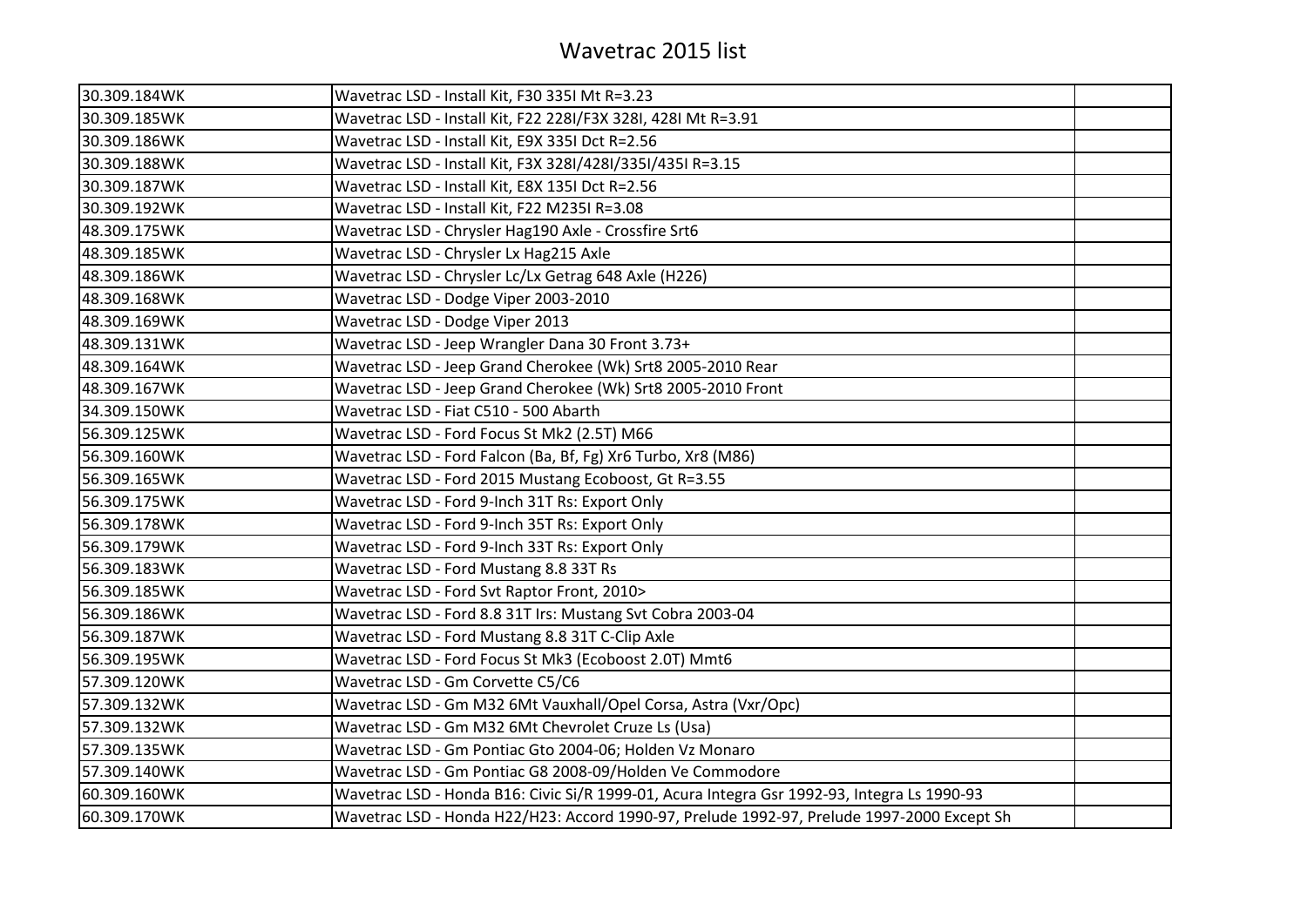| 60.309.180WK | Wavetrac LSD - Honda B18: Acura Integra Gsr 1994-2000, Type R 1998-2001          |  |
|--------------|----------------------------------------------------------------------------------|--|
| 60.309.190WK | Wavetrac LSD - Honda K20: Civic Ep3/Fn2 (Si,R), Cr-Z 6Mt                         |  |
| 48.309.175WK | Wavetrac LSD - Mercedes Hag190 Axle: Amg Slk32 R170                              |  |
| 48.309.185WK | Wavetrac LSD - Mercedes Hag215 Axle                                              |  |
| 50.309.150WK | Wavetrac LSD - Mercedes 210 Axle                                                 |  |
| 50.309.160WK | Wavetrac LSD - Mercedes 185 Axle. Incl W201 190E 2.3-16                          |  |
| 56.309.190WK | Wavetrac LSD - Mini Cooper S 2001> 6Mt                                           |  |
| 76.309.190WK | Wavetrac LSD - Mitsubishi Lancer Evo 8/9 Front (Incl Mr)                         |  |
| 76.309.191WK | Wavetrac LSD - Mitsubishi Lancer Evo X Front                                     |  |
| 76.309.160WK | Wavetrac LSD - Mitsubishi Eclipse 2G Turbo Fwd 1995-99 5Mt                       |  |
| 76.309.180WK | Wavetrac LSD - Mitsubishi Eclipse 3G Gt V6 2000-05 5Mt + 4At                     |  |
| 76.309.180WK | Wavetrac LSD - Mitsubishi Eclipse 4G Gs 4Cyl 2006-09 5Mt + 4At                   |  |
| 44.309.181WK | Wavetrac LSD - Nissan 350Z / 370Z 6Mt                                            |  |
| 40.309.120WK | Wavetrac LSD - Porsche 901 1965-68                                               |  |
| 40.309.130WK | Wavetrac LSD - Porsche 901/915: 911, 914 1969-73                                 |  |
| 40.309.140WK | Wavetrac LSD - Porsche 915-18: 911, 930 1974-77                                  |  |
| 40.309.150WK | Wavetrac LSD - Porsche 915-43: 911 1978-86, 930 1978-88                          |  |
| 40.309.160WK | Wavetrac LSD - Porsche G50: 911 1987-88, 930 5Spd 1989>, 964, 993, 968, Gt2, Gt3 |  |
| 40.309.165WK | Wavetrac LSD - Porsche 996 6Mt (Excl Gt), 986 Boxster S (3.2L) 6Mt               |  |
| 40.309.170WK | Wavetrac LSD - Porsche 944 1986>                                                 |  |
| 40.309.175WK | Wavetrac LSD - Porsche 987 Cayman S/Boxster S (3.4L) 6Mt; Cayman R (3.6L) 6Mt    |  |
| 40.309.180WK | Wavetrac LSD - Porsche 997 6Mt (Excl. Gt, Turbo)                                 |  |
| 10.309.150WK | Wavetrac LSD - VW 020 - Mk1 Rabbit Scirocco Golf Jetta 5Mt                       |  |
| 10.309.160WK | Wavetrac LSD - VW 02A - Corrado/Vr6 Golf Jetta Vento 5Mt                         |  |
| 10.309.180WK | Wavetrac LSD - VW 02J - Mk4 Golf Jetta Bora Beetle 5Mt <2004                     |  |
| 10.309.181WK | Wavetrac LSD - VW 02Jb - Mk4 Golf 2.0L, Mk5 Golf 2.5 5Mt 2004>                   |  |
| 10.309.181WK | Wavetrac LSD - VW 02S - Mk6 Golf 1.4 Tsi 6Mt                                     |  |
| 10.309.190WK | Wavetrac LSD - VW 02M - Mk4 Golf Jetta New Beetle 6Mt 2Wd                        |  |
| 10.309.191WK | Wavetrac LSD - VW 02M - Mk4 Golf R32 6Mt Awd Front                               |  |
| 10.309.175WK | Wavetrac LSD - VW 02Q - Mk5 Golf Jetta, Mk6 Golf Jetta 6Mt 2Wd                   |  |
| 10.309.176WK | Wavetrac LSD - VW 02Q - Mk5 Golf R32 6Mt Awd Front                               |  |
| 10.309.185WK | Wavetrac LSD - VW 02E - Mk5/Mk6 Dsg 2Wd (20T Ring)                               |  |
| 10.309.186WK | Wavetrac LSD - VW 02E - Mk5/Mk6 Dsg Awd Front (25T Ring)                         |  |
|              |                                                                                  |  |